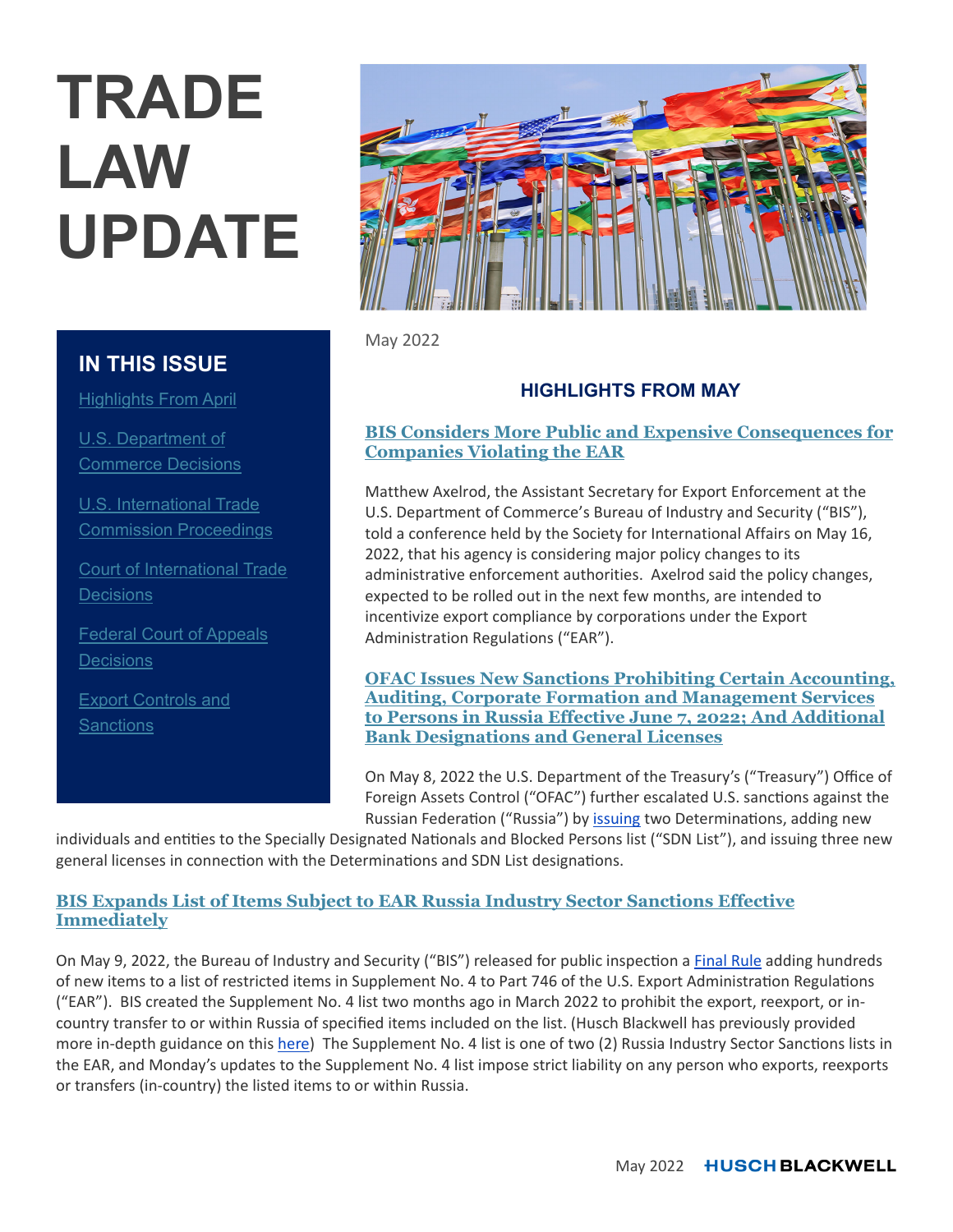## **USTR Announces Opportunity for Domestic Industry Parties to Comment on Continuation of Section 301 Tariffs**

July 6, 2022, will mark the four-year anniversary of the institution of Section 301 tariffs against approximately \$370 Billion in imports from China into the United States. In light of this anniversary, the Office of the United States Trade Representative ("USTR") is commencing the first phase of its Four-Year Review Process, which will allow representatives of domestic industries which benefit from the trade actions to submit comments on whether or not the Section 301 tariffs should continue. In a notice to be published in the Federal Register on May 5, 2022 (unpublished version available here), USTR is requesting interested parties to address whether the imposition of the tariffs has been beneficial.

## **U.S. DEPARTMENT OF COMMERCE DECISIONS**

## **Investigations**

- Freight Rail Coupler Systems and Certain Components Thereof From the People's Republic of China: On May 20, 2022 Commerce issued its final affirmative countervailing duty determination.
- Freight Rail Coupler Systems and Certain Components Thereof From the People's Republic of China: On May 27, 2022, final affirmative determination of sales at less-than-fair value.

## **Administrative Reviews**

- Large Residential Washers From Mexico: On May 4, 2022, Commerce issued its final results of antidumping duty administrative review (2020-2021).
- Circular Welded Non-Alloy Steel Pipe From the Republic of Korea: On May 4, 2022, Commerce issued its final results of antidumping duty administrative review and final determination of no shipments (2019-2020).
- 1,1,1,2-Tetrafluoroethane (R-134a) From the People's Republic of China: On May 6, 2022, Commerce issued its final results of the antidumping duty administrative review (2020-2021).
- Wooden Bedroom Furniture From the People's Republic of China: On May 6, 2022, Commerce issued its final results of antidumping duty administrative review (2020).
- Stainless Steel Flanges From India: On May 9, 2022, Commerce issued its final results of antidumping duty administrative review (2019-2020).
- Certain Hot-Rolled Steel Flat Products From the Republic of Korea: On May 9, 2022, Commerce issued its final results of countervailing duty administrative review (2019).
- Steel Concrete Reinforcing Bar From Taiwan: On May 11, 2022, Commerce issued a notice of court decision not in
- harmony with the results of antidumping duty administrative review; notice of amended final results.
- Certain Carbon and Alloy Steel Cut-To-Length Plate From Germany: On May 13, 2022 Commerce issued its final results of antidumping duty administrative review (2020-2021).
- Certain Passenger Vehicle and Light Truck Tires From the People's Republic of China: On May 17, 2022 Commerce issued its amended final results of antidumping duty administrative review in part (2019).
- Certain Hot-Rolled Steel Flat Products From Japan: On May 24, 2022, Commerce issued its final results of antidumping duty administrative review and final determination of no shipments (2019-2020).
- Certain Cold-Rolled Steel Flat Products From the Republic of Korea: On May 26, 2022, Commerce issued a notice of court decision not in harmony with final results, notice of amended final results of the antidumping duty review.

## **Changed Circumstances Reviews**

There were no changed circumstances review issued during the month of May.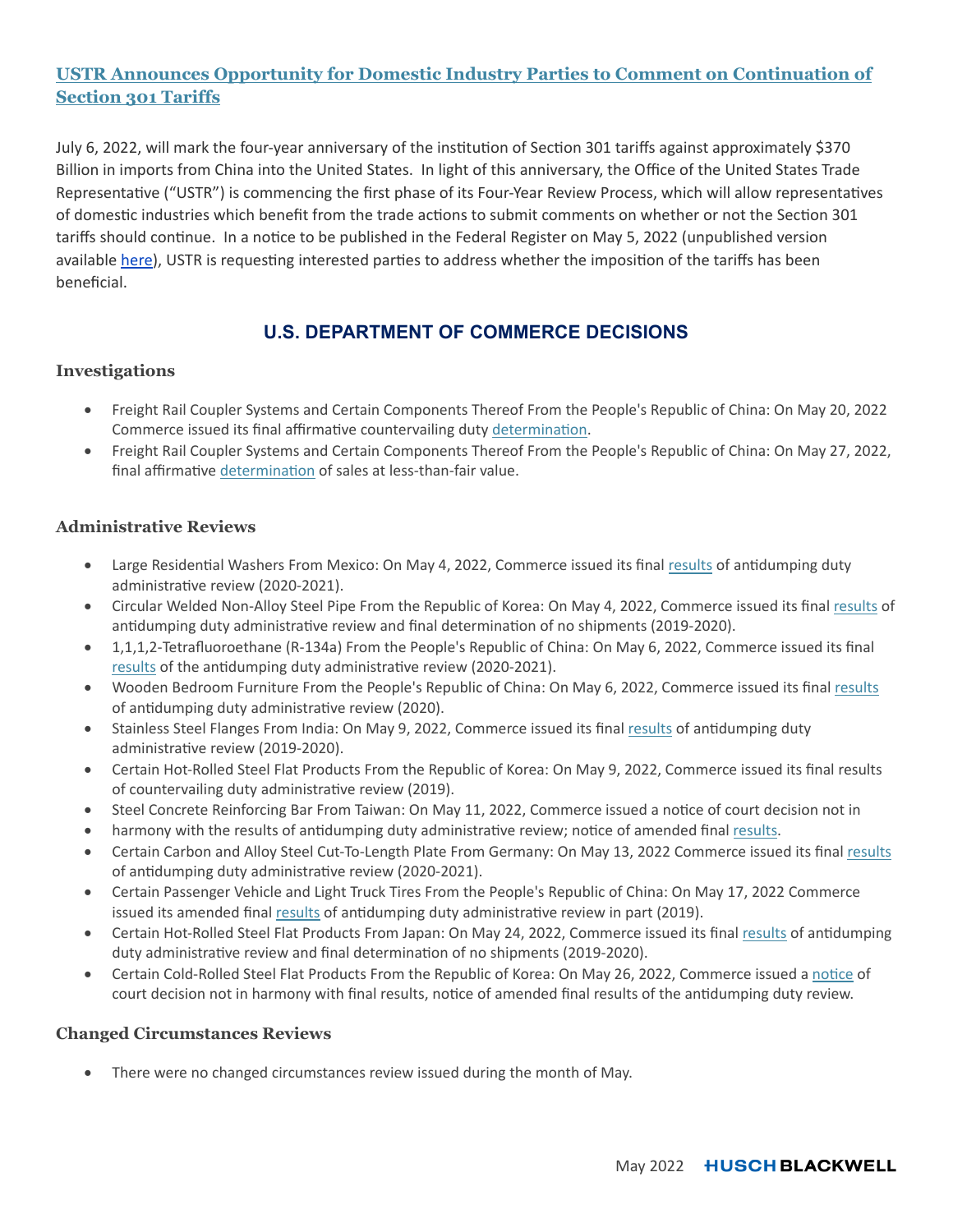## **Sunset Reviews**

- Large Residential Washers From the People's Republic of China: On May 6, 2022, Commerce issued its final results of expedited sunset review of antidumping duty order.
- Wooden Bedroom Furniture From the People's Republic of China: On May 6, 2022, Commerce issued its final results of the expedited third sunset review of the antidumping duty order.
- Polyester Staple Fiber From the Republic of Korea and Taiwan: On May 9, 2022, Commerce issued its final results of the expedited sunset reviews of the antidumping duty orders.
- Certain Biaxial Integral Geogrid Products From the People's Republic of China: On May 24, 2022, Commerce issued its final results of the expedited first sunset review of the countervailing duty order.
- Certain New Pneumatic Off-the-Road Tires From India: On May 25, 2022, Commerce issued its final results of expedited first sunset review of the countervailing duty order.

# **U.S. INTERNATIONAL TRADE COMMISSION**

**Section 701/731 Proceedings** 

## **Investigations**

There were no investigation decisions issued during the month of May

## **Section 337 Proceedings**

 Certain Routers, Access Points, Controllers, Network Management Devices, Other Networking Products, and Hardware and Software Components Thereof: On May 6, 2022, the ITC issued its Commission Determination To Review in Part a Final Initial Determination Finding No Violation of Section 337 and, on Review, To Affirm the Finding of No Violation; Termination of the Investigation.



# **COURT OF INTERNATIONAL TRADE**

**Summary of Decisions** 

## 22-41 *Ghigi 1870 S.P.A. & Pasta Zara S.P.A. v. United States*

On May 4, 2022, the CIT sustained the U.S. Department of Commerce's remand results in the twenty second administrative review of pasta from Italy. Ghigi appealed the use of facts available arguing that Commerce's use of facts available and application of adverse inferences was not supported by record evidence. In its remand instructions the CIT upheld the use of facts available, but not adverse inferences and remanded the issue to Commerce to provide further support. In the remand redetermination Commerce continued to find that adverse inferences were warranted because Ghigi did not cooperate to the best of its ability with requests for verification of payment terms from Commerce. The court held that because Ghigi was an experienced respondent, knew the information that was being asked, and still did not provide it, Commerce showed that the adverse inferences were supported by substantial evidence and thus the results were valid.

## 22-43 *Taizhou United Imp. & Exp. Co., Ltd. v. United States*

On May 10, 2022, the CIT sustained the U.S. Department of Commerce's final results in the administrative review of the countervailing duty order on aluminum extrusions from China. At issue was whether Commerce reasonably found that the suppliers of the products at issue were governmental authorities under 19 U.S.C. § 1677(5). Commerce argued that the government of China did not cooperate with the investigation by not providing complete information to its requests for ownership information. The court sided with Commerce and held that the application of facts available was supported by substantial evidence and in accordance with the law.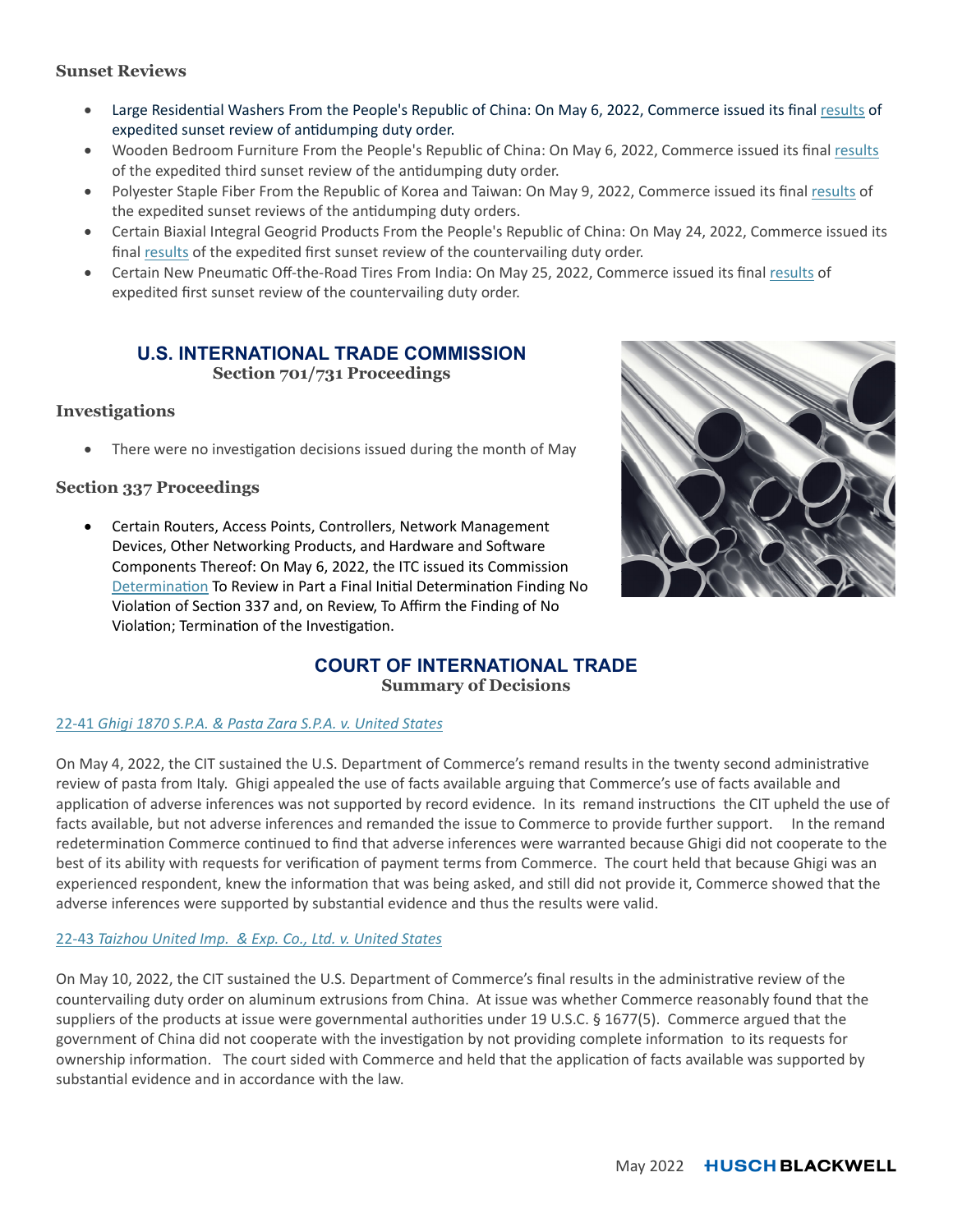#### 22-44 *Risen Energy Co., Ltd. v. United States*

On May 12, 2022, the CIT partially sustained and partially remanded the U.S. Department of Commerce's final results in the sixth administrative review of the countervailing duty order on crystalline silicon photovoltaic cells from China. Commerce requested a remand to review its decision that a subsidy was received under the Export Buyer's Credit Program (EBCP), despite receiving verifications of non-use from Risen Energy and its customers. The court noted that, in past reviews, Commerce has repeatedly said it is not able to verify the certifications of non-use and that adverse facts available was appropriate in reaching a determination that Respondents used EBCP. In the opinion, the court stated that it has repeatedly remanded to Commerce with instructions to attempt to verify the certifications of non-use before rejecting the submissions. Rather than attempting to do so, Commerce has repeatedly removed EBCP from the calculation under protest without appeal. In this case, the court held that Commerce may remand but, if it decides to remove EBCP from the calculation under protest again and does not appeal, it "must explain on remand why the Court should not provide some form of equitable relief, such as the immediate return of deposits, or an injunction of the continued inclusion of the program with no attempt at verification that results in the temporary collection of funds that ultimately are not owed."

#### 22-46 *Hyundai Steel Co. v. United States*

On May 13, 2022, the CIT sustained the U.S. Department of Commerce's remand results in the remand redetermination pertaining to the administrative review of the antidumping duty order on certain cold-rolled steel flat products from the Republic of Korea. Both Hyundai and the United States asked the court to sustain the remand results and U.S. Steel argued that Commerce should have applied adverse inferences and asked for another remand. The court found that Commerce had complied with its order in the remand redetermination and there were no grounds for another remand.

#### 22-49 *Canadian Solar Inc., et. al. v. United States*

On May 19, 2022, the CIT sustained the U.S. Department of Commerce's remand results of the fifth administrative review of the countervailing duty order on crystalline silicon photovoltaic cells from China. The remand redetermination concerned Commerce's review of an electricity subsidy received and whether it was specific enough to be for less than adequate remuneration (LTAR). The court remanded to Commerce to align its decision with the fourth and fifth administrative reviews. Commerce found that the subsidy was for LTAR and applied adverse facts available based on the non-cooperation of the government of China. The court held that Commerce's decision to apply facts available was supported by substantial evidence and in accordance with the law.

# **COURT OF APPEALS FOR THE FEDERAL CIRCUIT**

#### 20-2114 *Hitachi Energy USA Inc. v. United States & Hyundai Heavy Industries, Hyundai Corp. USA*

Appellants Hyundai Heavy Industries, and Hyundai Corp. USA (collectively Hyundai) sought review of an antidumping duty order determination for large power transformers from the Republic of Korea. At issue was whether Commerce violated the provisions of 19 U.S.C. § 1677m(d), which require Commerce to "notify and permit a party to remedy or explain any deficiency in information provided during an investigation." Commerce did not do so and subsequently applied partial facts available to Hyundai. The CAFC held that Commerce did not comply with the language of the statute and remanded to Commerce for a redetermination consistent with the opinion.

# **EXPORT CONTROLS & ECONOMIC SANCTIONS**

## **BIS Considers More Public and Expensive Consequences for Companies ViolaƟng the EAR**

Matthew Axelrod, the Assistant Secretary for Export Enforcement at the U.S. Department of Commerce's Bureau of Industry and Security ("BIS"), told a conference held by the Society for International Affairs on May 16, 2022, that his agency is considering major policy changes to its administrative enforcement authorities. Axelrod said the policy